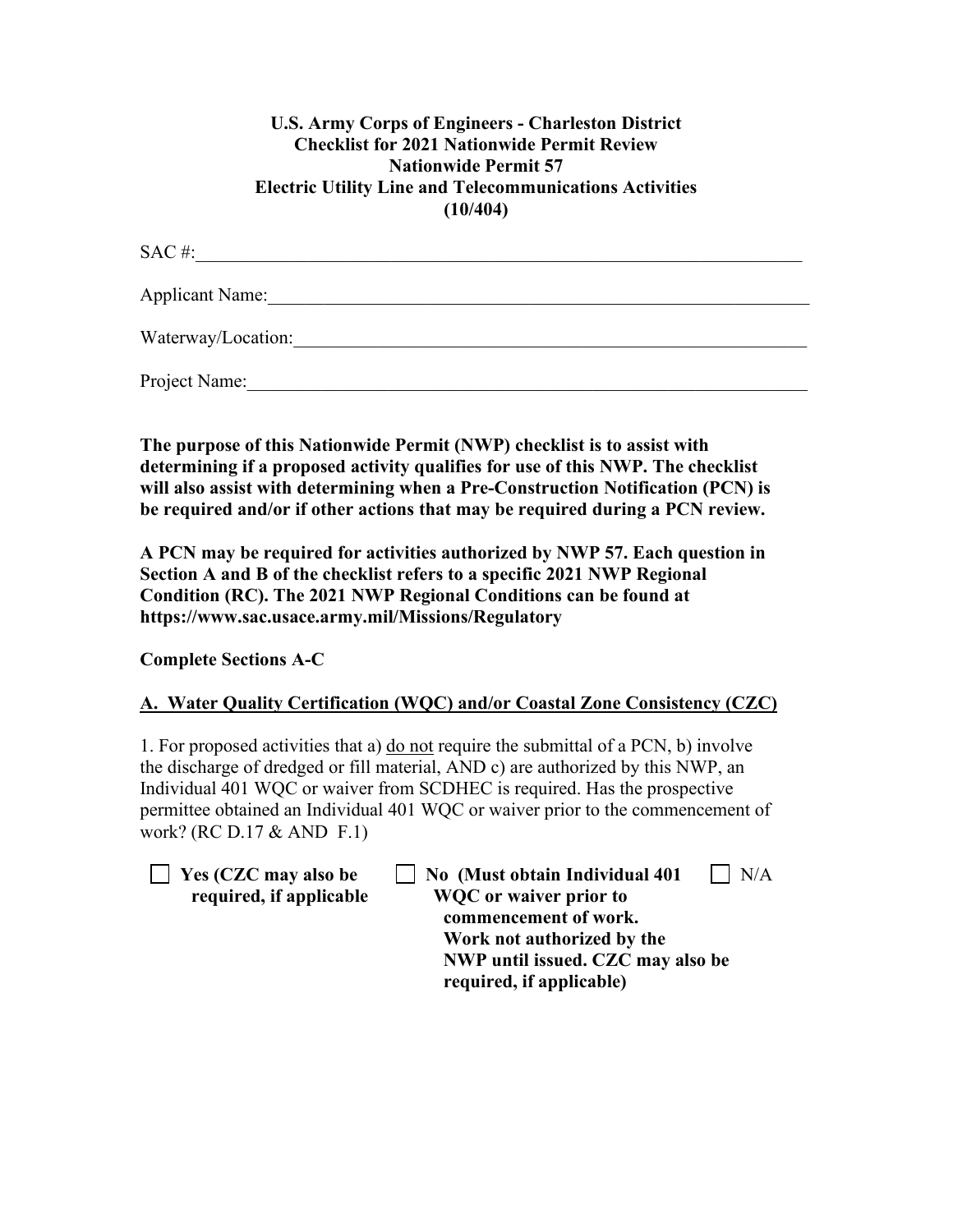2. For proposed activities that a) do not require the submittal of a PCN AND b) are located in the Coastal Plain of South Carolina, an Individual CZC determination or presumed concurrence is required from SCDHEC. Has the prospective permittee obtained an Individual CZC determination or presumed concurrence prior to the commencement of work? (RC D.17 & AND F.2)

| Yes (WQC may also be<br>required, if applicable) | No (Must obtain Individual CZC<br>N/A<br>determination or presumed<br>concurrence prior to<br>commencement of work.<br>Work not authorized by the<br>NWP until issued. WQC may be<br>required, if applicable)                                       |
|--------------------------------------------------|-----------------------------------------------------------------------------------------------------------------------------------------------------------------------------------------------------------------------------------------------------|
| WQC or waiver? (RC D.17 & AND F.1)               | 3. For proposed activities that a) require the submittal of a PCN AND b) involve the<br>discharge of dredged or fill material, an Individual 401 WQC or waiver from<br>SCDHEC is required. Has the prospective permittee obtained an Individual 401 |
| Yes (CZC may also be<br>required, if applicable. | No (Must obtain Individual 401<br>N/A<br><b>WQC</b> or waiver prior to<br>Corps verification of NWP.<br>CZC may be required, if applicable)                                                                                                         |

4. For proposed activities that a) require the submittal of a PCN AND b) are located in the Coastal Plain of South Carolina, an Individual CZC determination or presumed concurrence is required from SCDHEC. Has the prospective permittee obtained an Individual CZC determination or presumed concurrence? (RC D.17 & AND F.2)

|                                | $\Box$ Yes (If WQC was issued or $\Box$ No (If WQC was issued or waived, $\Box$ N/A |
|--------------------------------|-------------------------------------------------------------------------------------|
| waived, if required, Corps can | if required, Corps can issue provisional                                            |
| verify NWP)                    | verification. The Individual CZC                                                    |
|                                | determination or presumed                                                           |
|                                | concurrence is required prior                                                       |
|                                | to commencement of work)                                                            |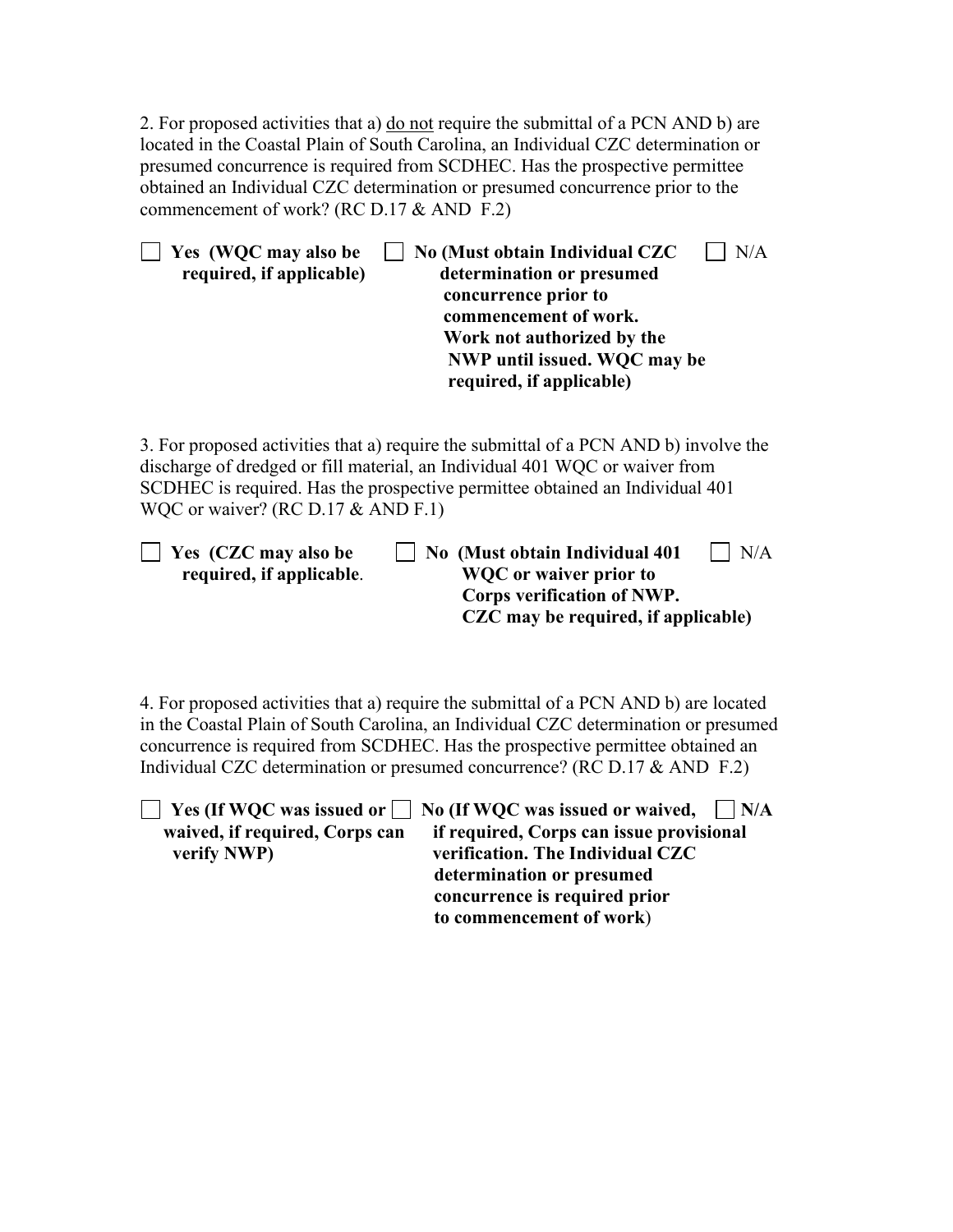5. For proposed activities that are located within the Critical Area of the Coastal Zone, a Critical Area Permit (CAP), which also serves as the CZC, from SCDHEC is required. Has the prospective permittee obtained a CAP? (RC D.17  $\&$  AND F.3)

**T** Yes (If WOC was issued **No** (If WOC was issued or waived **N** N/A **or waived, if required, Corps if required, Corps can issue a provisional verify NWP) verification. CZC presumed concurrence or CAP is required prior to commencement of work).**

#### **B. Regional Conditions:**

1. Does the prospective permittee understand that use of the nationwide permits does not preclude requirements to obtain all other applicable Federal, State, county, and local government authorizations? (RC C.1)

Yes

2. Would the proposed activity occur in areas known or suspected to have sediment contamination? (RC C.2)

| | **Yes (Activity cannot** | | No  **be authorized by a NWP)** 

3. Would the proposed activity, both temporary and permanent, be located in a FEMA designated floodway? (RC C.3)

**Yes (PCN required)** No

4. Would the proposed activity be located in or adjacent to an authorized USACE Civil Works project, including Federal Navigation projects, as listed below? (RC C.4)

a. **USACE Civil Works projects:** Buck Creek in Horry County, Eagle Creek in Dorchester County, Kingstree Branch in Williamsburg County, Sawmill Branch in Berkeley and Dorchester Counties, Scotts Creek in Newberry County, Socastee Creek in Horry County and Turkey Creek in Sumter County, Wilson Branch in Chesterfield County, Edisto River in Orangeburg and Dorchester Counties, North Edisto River in Aitken and Orangeburg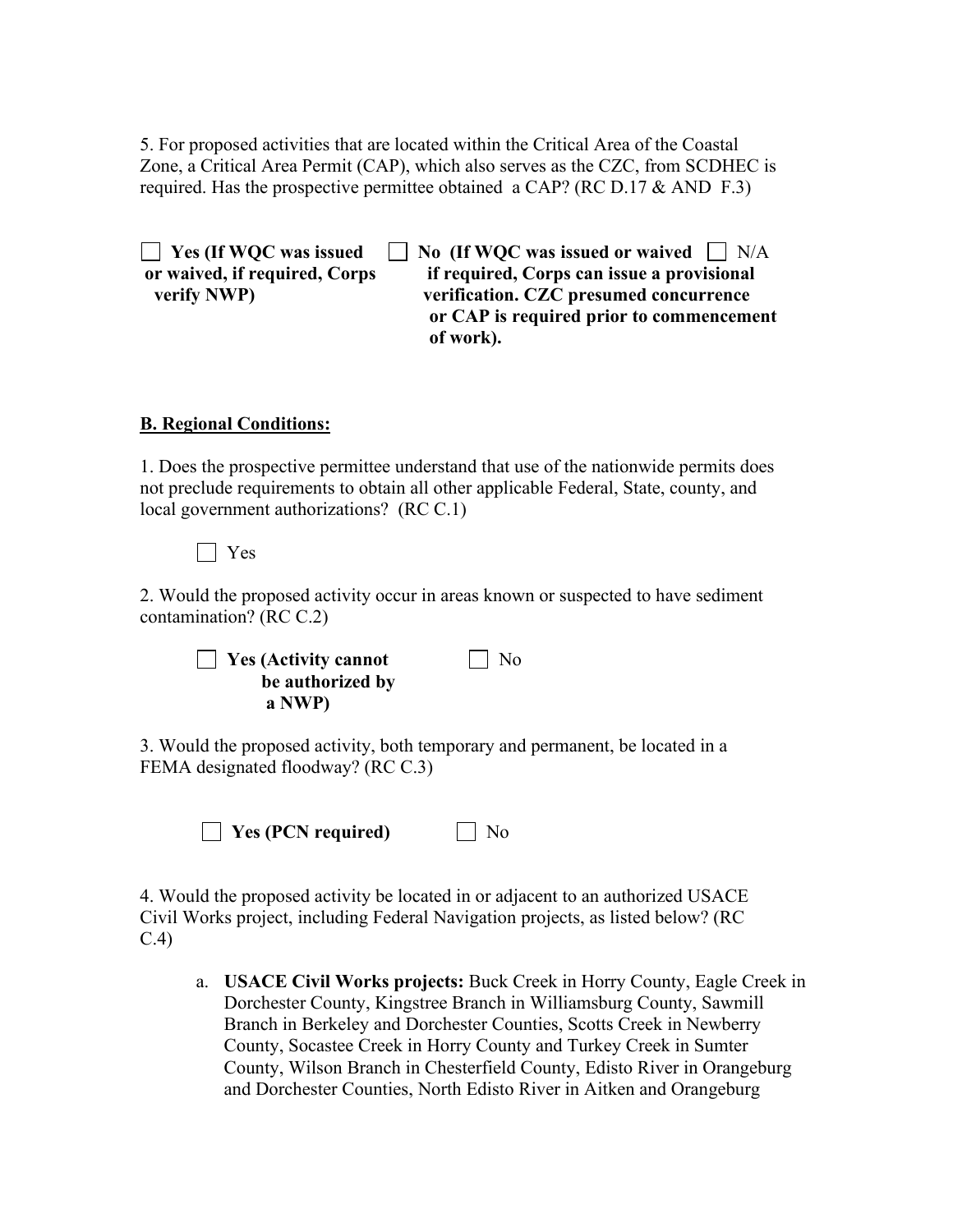Counties, Folly Beach in Charleston County, Hunting Island Beach, waste water treatment plant and water line in Beaufort County, Myrtle Beach in Georgetown and Horry County, Pawleys Island Beach in Georgetown County, Edisto Island Beach in Charleston County, Crab Bank in Charleston County, Morris Island Lighthouse in Charleston County, Miller Corner Disposal area Phragmites Control in Georgetown County, Cape Marsh Management area (Santee Coastal Reserve) in Charleston County, Murphy Island in Charleston County, Pocotaligo River and Swamp in Clarendon and Sumter Counties, Pinopolis Dam in Berkeley County, Battery Pringle in Charleston County, Castle Pinckney in Charleston County, Pompion Hill Chapel along the Cooper River in Berkeley County, Drayton Hall in Charleston County, Indian Bluff in Orangeburg County, Singleton Swash at Shore Drive in Horry County, Turkey Creek Bridge at Pineview Drive in Lancaster, Big Dutchman Creek Bridge at West Oak Drive in Rock Hill, SC, Calabash Branch Bridge at Tom Joye Road in Clover, Blue Branch Bridge at Fortanberry Road in Gaffney, Glenn Creek Bridge at Sulphur Springs Road in Spartanburg County, Cow Castle Creek (Bowman) in Orangeburg County, Cowpen Swamp at Simpson Creek in Horry County, Crabtree Swamp in Horry County, Saluda River (North, South, and Middle Fork) in Greenville County, Shot Pouch Creek in Sumter County, Simpson Creek in Horry County, and Todd Swamp in Horry County.

**Yes (PCN required)** No

b. **Defined Federal Navigation projects:** Ashley River (0.5 miles east of Hwy 7 bridge downstream to the Atlantic Intracoastal Waterway (AIWW)), Atlantic Intracoastal Waterway ((AIWW) GA/SC line to SC/NC line), Brookgreen Garden Canal, Calabash Creek, Charleston Harbor (including the Cooper River, Town Creek, Shem Creek to Coleman Blvd and Mount Pleasant Channel), Folly River, Georgetown Harbor (Winyah Bay, Sampit River and Bypass Channel), Jeremy Creek, Little River Inlet, Murrells Inlet (Main Creek), Port Royal Harbor, Shipyard River, Savannah River (Below Augusta) and Town Creek McClellanville (i.e., Five Fathoms Creek, AIWW to Bulls Bay).

**No** Yes (PCN required) Mo

c. **Undefined Federal Navigation projects**: Adams Creek, Archers Creek (From intersection with Beaufort River for 2 miles), Edisto River (River mile 0.00 to 175.0), Great Pee Dee River (Waccamaw River via Bull Creek then to Smith Mills, then to Cheraw), Lynches River/Clark Creek (Clark Creek to Lynches River, River Mile 0.0 to 56.0), Mingo Creek (to Hemmingway Bridge), Salkehatchie River (5 miles above Toby's Bluff to Hickory Hill, River mile 20.4 to 62.3), Santee River (Closed to navigation at mile 87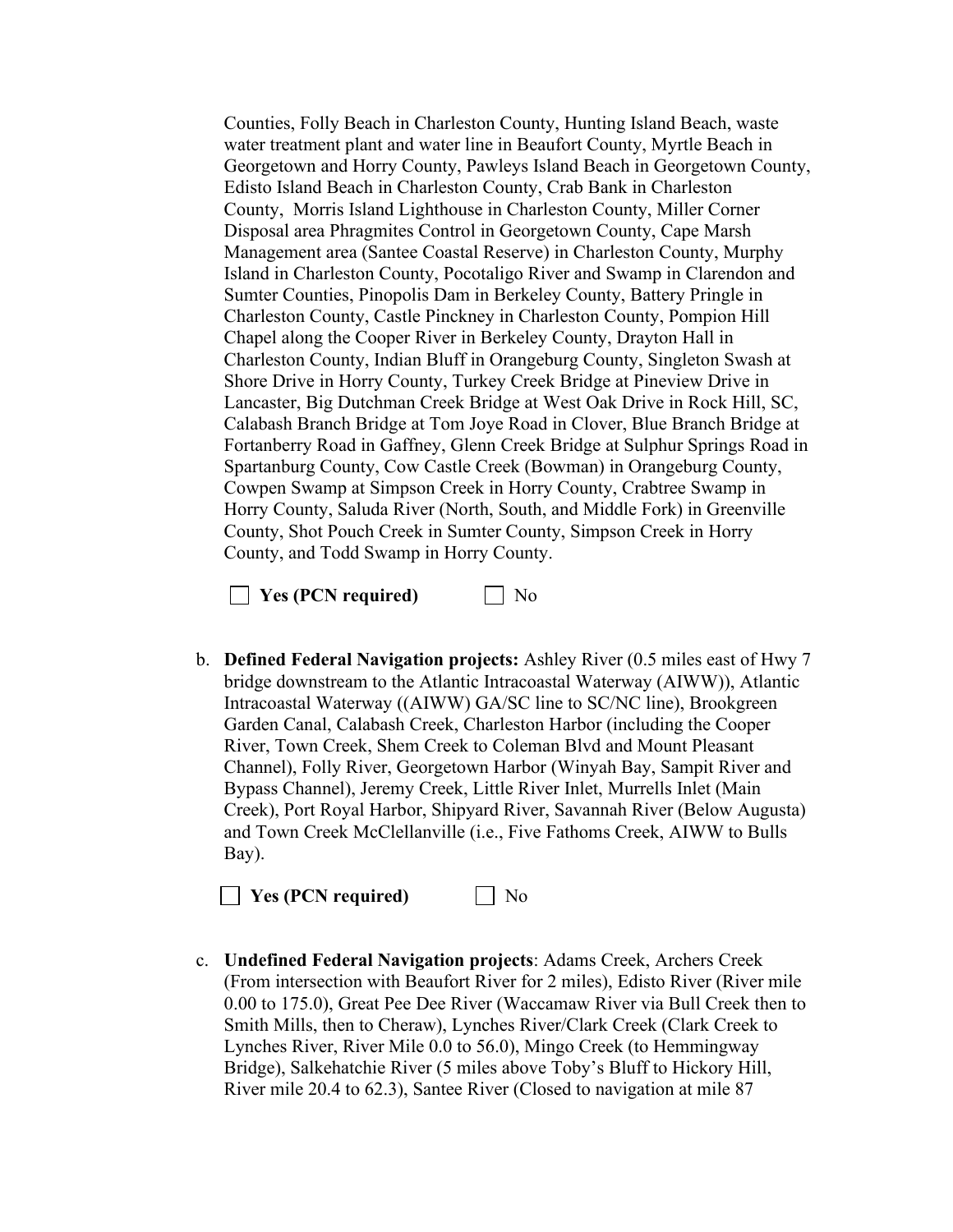(Santee Dam)), Waccamaw River (river mile 0.0 to 90 (state line)), Wateree River (Mouth to Camden), and Village Creek (Morgan River to Porpoise Fish Co., 2.2 miles).

|  | $\Box$ Yes (PCN required) |  | $\Box$ No |
|--|---------------------------|--|-----------|
|--|---------------------------|--|-----------|

5. If the proposed activity would be located in or adjacent to an authorized Federal Navigation project, as referenced in Regional Condition C.4.b, do the project drawings include the following information: (1) State Plane Coordinates (NAD 1983) for a minimum of two corners of each structure or fill where it is closest to the Federal channel; (2) the distance from watermost edge of the proposed structure or fill to the nearest edge of the Federal channel; AND (3) Mean Low Water line and the Mean High Water line. (RC C.5)

| $\vert$ $\vert$ N/A | $\vert$ Yes (PCN required) | $\vert$ No (Revise the drawings to |
|---------------------|----------------------------|------------------------------------|
|                     |                            | include this                       |
|                     |                            | information).                      |

6. For all NWPs requiring a PCN AND when the activity involves the discharge of dredged or fill material into waters of the U.S. associated with mechanized land clearing that results in the permanent conversion of forested or scrub-shrub wetlands to herbaceous wetlands, does the PCN include the following information: (1) a written description and/or drawings of the proposed conversion activity and (2) acreage of the permanent conversion? (RC C.6)

| $\Box$ Yes | $\vert$ No (The PCN should be | $\vert$ $\vert$ N/A |
|------------|-------------------------------|---------------------|
|            | revised to include this       |                     |
|            | information)                  |                     |

7. Does the activity comply with all of the NWP General Conditions?

| $\Box$ Yes | $\Box$ No (Activity does not qualify for |
|------------|------------------------------------------|
|            | use of a NWP)                            |

8. For NWPs 3, 11, 12, 13, 14, 15, 20, 22, 33, 57, 58 and 59 does the proposed activity include temporary structures, fills and/or work, including the use of temporary mats? (RC D.3)

 $\Box$  Yes  $\Box$  No

9. For NWPs 3, 11, 12, 13, 14, 15, 20, 22, 33, 57, 58 and 59, if the proposed activity includes temporary structures, fills and/or work, including the use of temporary mats, would the temporary activities exceed a period of 180 days? (RC D.3)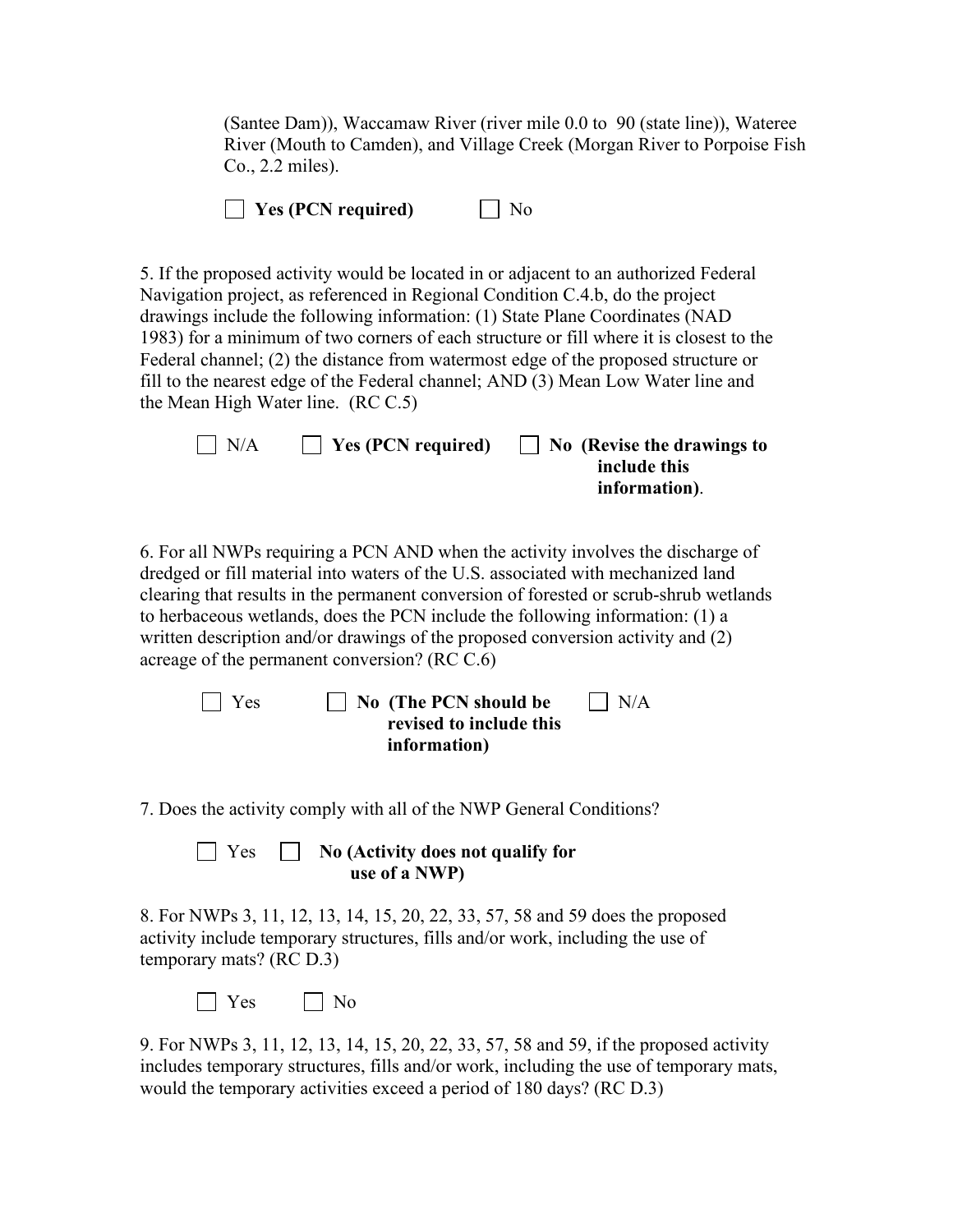**T** Yes (Additional Corps  $\Box$  No  $\Box$  N/A **approval is required)**

10. For NWPs 12, 57 and 58, does the proposed activity include the temporary sidecast of material AND would the sidecast material exceed a period of 180 days? (RC D.3)

 $\Box$  Yes (Activity does not qualify for use  $\Box$  No  $\Box$  N/A **of the NWP)** 

11. For NWPs 3, 11, 12, 13, 14, 15, 20, 22, 33, 57, 58 and 59 if the proposed activity includes temporary structures, fills and/or work, including the use of temporary mats, would the temporary structures, fills and/or work, including temporary mats, be removed as soon as the work is complete AND the disturbed areas be restored to preconstruction contours and conditions? (RC D.3)



## Yes **No (Activity does not qualify for use of the NWP)**

12. For NWPs 3, 11, 12, 13, 14, 15, 20, 22, 33, 57, 58 and 59, does the proposed activity involve the use of temporary mats, including timber mats, metal, synthetic and/or artificial mats, or other materials that may serve the purpose of mats? (RC D.3)



13. For NWPs 3, 11, 12, 13, 14, 15, 20, 22, 33, 57, 58 and 59 that require PCNs AND involve temporary structures, fills and/or work, including the use of temporary mats, does the PCN include the following information: (1) a written description and/or drawings of the proposed temporary activities that will be used during project construction; (2) the timeframe that the proposed temporary activities will be in place; and (3) specifications of how pre-construction contours will be re-established and verified after construction? (RC D.4)

| $\Box$ Yes | $\Box$ No (PCN should be revised | $\Box$ N/A |
|------------|----------------------------------|------------|
|            | to include this information)     |            |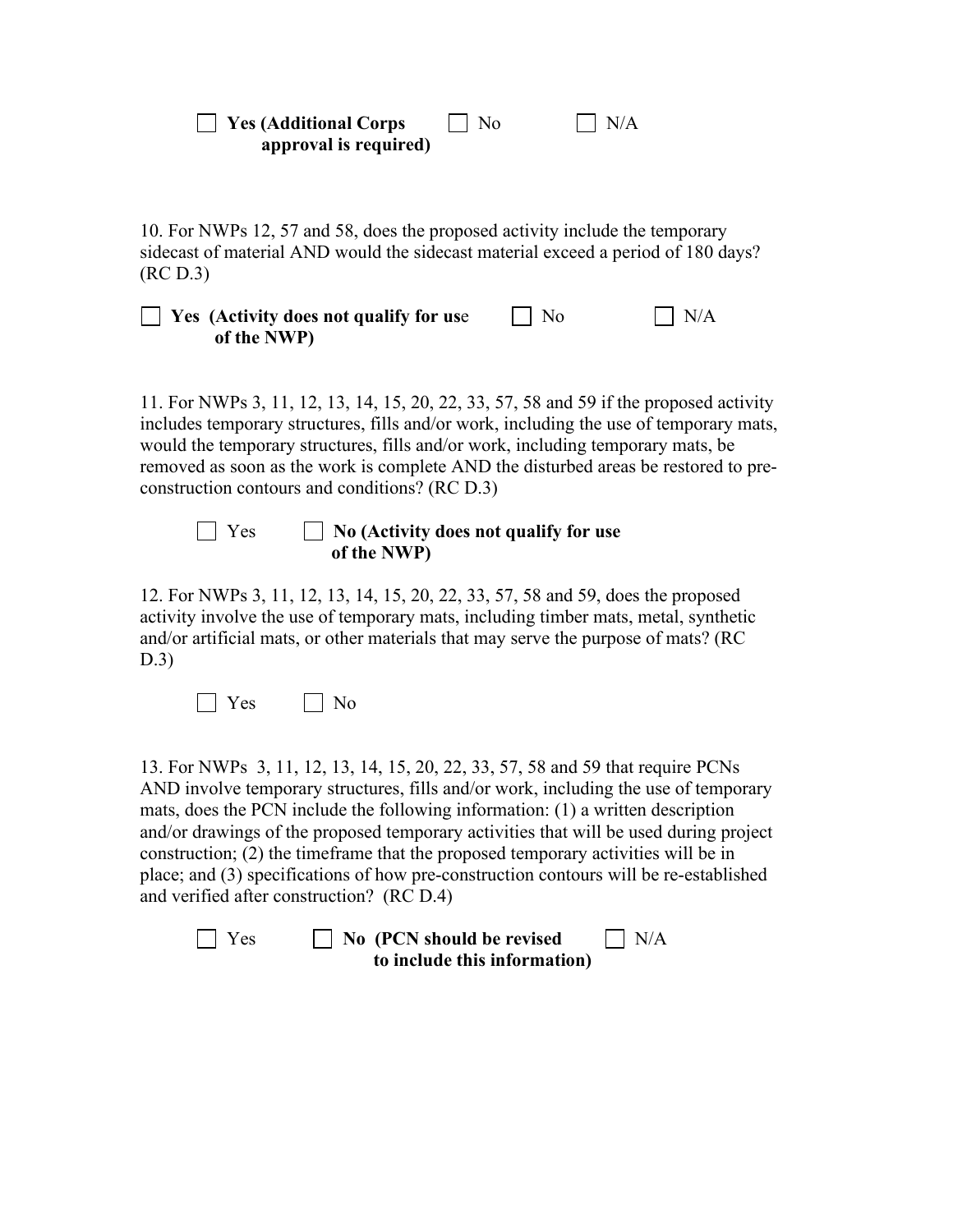14. For NWPs 12, 57 and 58, does the proposed activity involve the discharge of dredged or fill material into waters of the U.S. associated with mechanized land clearing that results in the permanent conversion of forested or scrub-shrub wetlands to herbaceous wetlands for a maintained right-of-way? (RC D.18)

| Yes (A PCN is required)<br>No                                                                                                                                                                                                                                                                                                                                                                                                                               |
|-------------------------------------------------------------------------------------------------------------------------------------------------------------------------------------------------------------------------------------------------------------------------------------------------------------------------------------------------------------------------------------------------------------------------------------------------------------|
| 15. For NWPs 7, 12, 14, 16, 17, 21, 29, 31, 35, 39, 40, 42, 43, 44, 49, 50, 51, 52, 57 and<br>58, that would be located in the ACE Basin National Estuarine Research Reserve or the<br>North Inlet Winyah Bay National Estuarine Research Reserve AND involve the<br>discharge of dredged fill material, would the proposed activity occur within, or directly<br>affecting, critical resource waters, including wetlands adjacent to such waters? (RC D.5) |
| N/A<br>Yes (The discharge is not authorized<br>No<br>and NWP cannot be used)                                                                                                                                                                                                                                                                                                                                                                                |
| 16. For NWPs 12, 57 and 58 activities that involve horizontal directional drilling<br>beneath navigable waters of the United States (i.e. section 10 waters), does the PCN<br>include a proposed remediation plan (i.e. frac-out plan)? (RC D.7)                                                                                                                                                                                                            |
| Yes<br>No (The PCN should include<br>N/A<br>a remediation plan. If one<br>is not included one will be<br>requested)                                                                                                                                                                                                                                                                                                                                         |
| 17. For NWPs 12, 14, 29, 39, 46, 51, 52, 57 and 58 activities that involve crossings,<br>are the culverts adequately sized to maintain flow? (RC D.8)                                                                                                                                                                                                                                                                                                       |
| Yes<br>No (The culverts should be<br>N/A<br>adequately sized)                                                                                                                                                                                                                                                                                                                                                                                               |
| 18. For NWPs 12, 14, 29, 39, 51, 52, 57 and 58 activities that involve crossings<br>AND submittal of a PCN, does the PCN include the minimum size and number of<br>the proposed culverts/pipes? (RC D.8)                                                                                                                                                                                                                                                    |
| Yes<br>No (The PCN should include this<br>N/A<br>Information. If not included,<br>the information may be requested)                                                                                                                                                                                                                                                                                                                                         |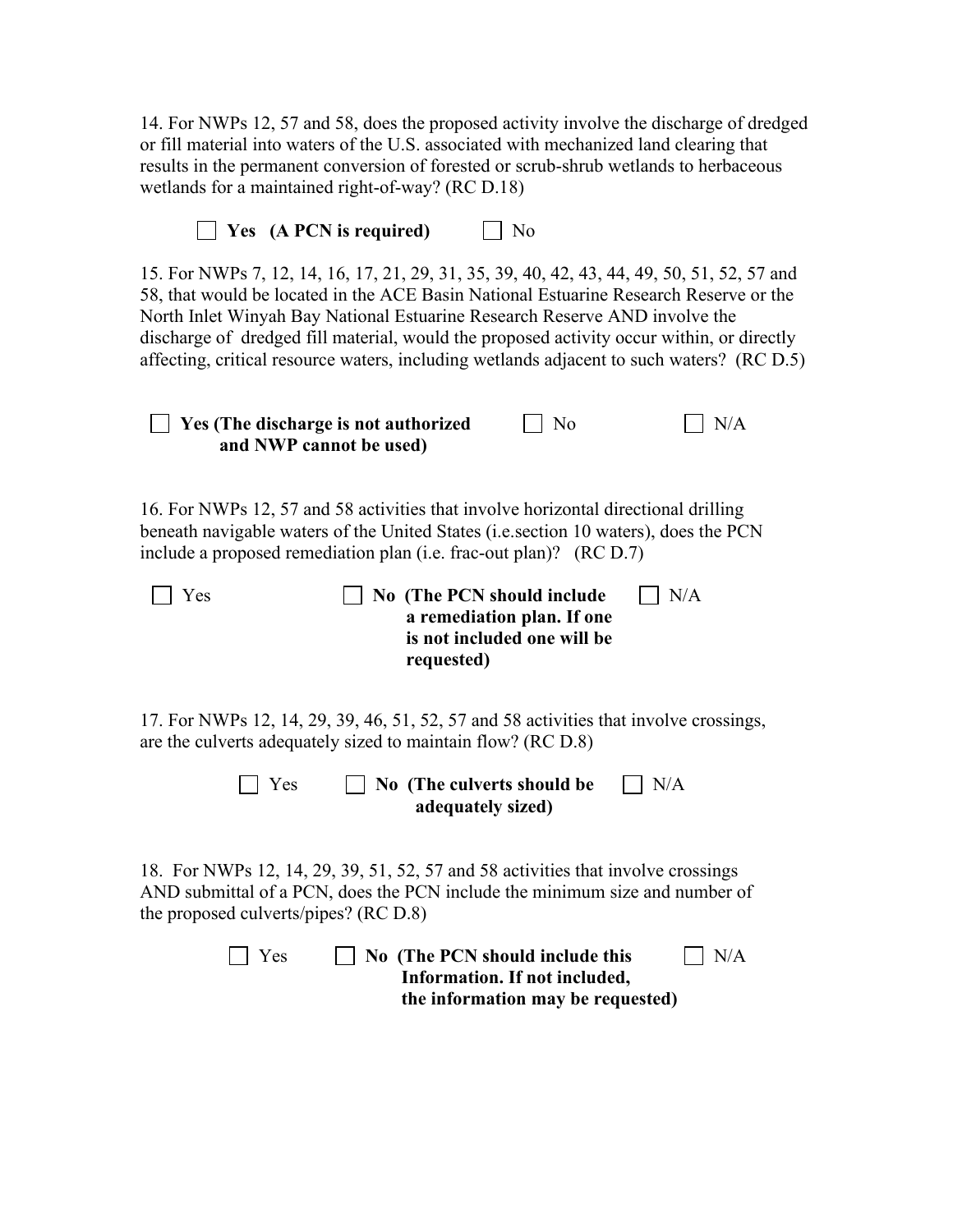Note 1: For below questions #19-21, as stated in the January 13, 2021, issue of the Federal Register (86 FR 2744), stream bed is defined as "The substrate of the stream channel between the ordinary high water marks. The substrate may be bedrock or inorganic particles that range in size from clay to boulders. Wetlands contiguous to the stream bed, but outside of the ordinary high water mark, are not considered part of the stream bed."

Note 2: For below questions #19-21, the impacts to a stream bed should be calculated in acreage. As stated in the Preamble of the January 13, 2021, issue of the Federal Register (86 FR 2744) on page 2765, "Stream bed width should be measured from ordinary high water mark to ordinary high water mark, perpendicular to the longitudinal direction of the stream channel. That is consistent with the definition of 'stream bed' in Section F. of the NWPs".

Note 3: For below questions #19 -21, the term "stream bed" also includes features determined to be a "tributary" or "relatively permanent water."

19. For NWPs 12, 43, 51, 57 and 58, would the activity cause the loss of greater than 0.005 acre of i stream bed? (RC D.9)

| Yes (A PCN is required)                                                                                                                                       | N <sub>0</sub> |    | N/A |
|---------------------------------------------------------------------------------------------------------------------------------------------------------------|----------------|----|-----|
| 20. For NWPs 12, 21, 29, 39, 40, 42, 43, 44, 50, 51, 52, 57 and 58, would the activity<br>cause the loss of greater than 0.005 acre of stream bed? (RC D.10)  |                |    |     |
| <b>Yes (Compensatory</b><br><b>Mitigation will be</b><br><b>Required and the PCN</b><br>should include a compensatory<br>mitigation plan                      |                | No | N/A |
| 21. For NWPs 12, 21, 29, 39, 40, 42, 43, 44, 50, 51, 52, 57 and 58, would the<br>activity cause the loss of greater than $0.05$ acre of stream bed? (RC D.11) |                |    |     |
| <b>Yes (The activity does not</b><br>meet RC D.11 and<br>does not qualify for<br>use of the NWP)                                                              | No             |    | N/A |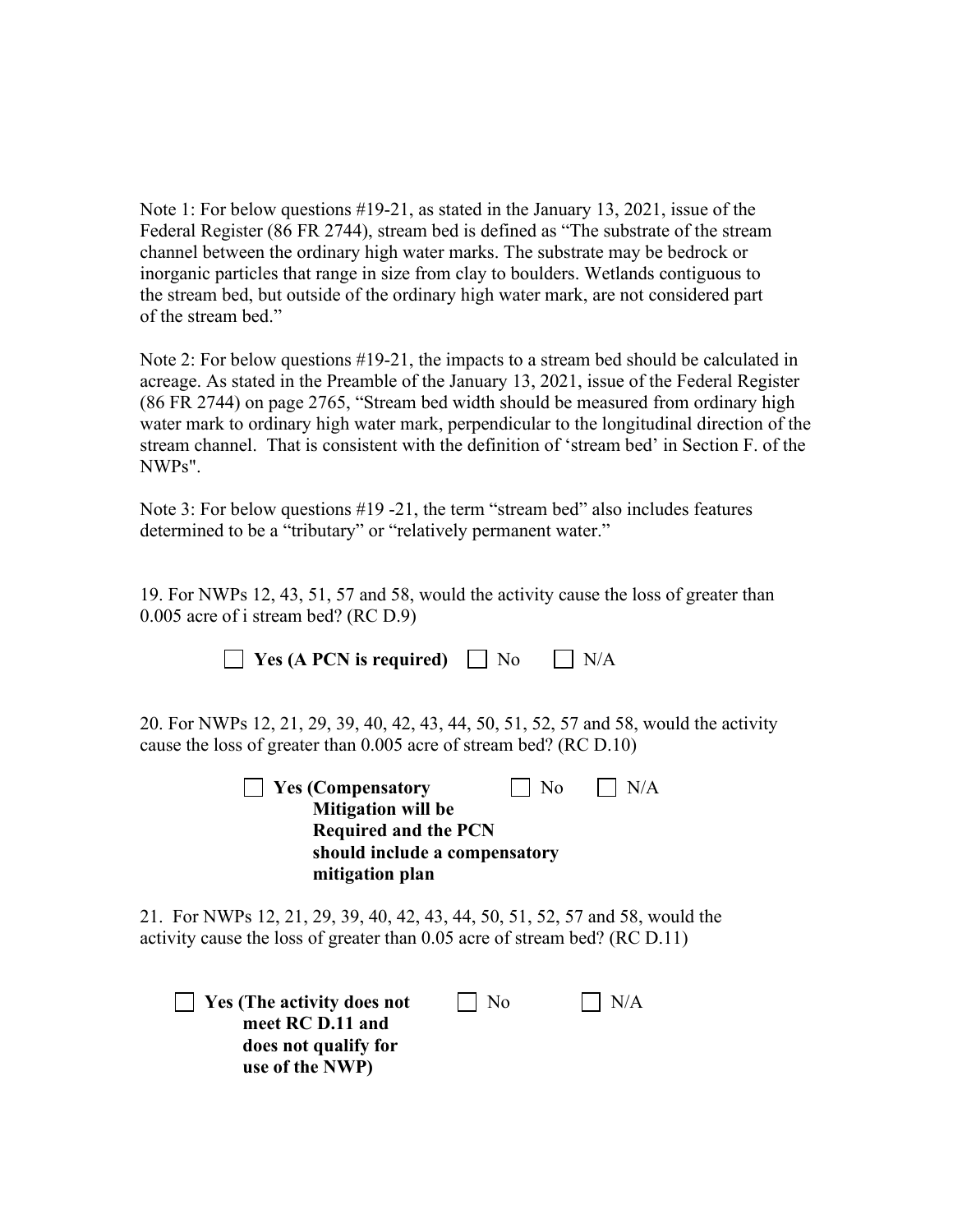### **C. Nationwide Permit 57**

1. Does the proposed activity involve the construction, maintenance, repair, and removal of electric utility lines, telecommunication lines, and associated facilities in waters of the United States AND would result in a loss of no greater than ½-acre of waters of the United States for each single and complete project?

| $\vert$ Yes | $\Box$ No (Activity does not qualify for |
|-------------|------------------------------------------|
|             | use of NWP 57)                           |

2. Does the proposed activity involve the discharge of dredged or fill material into waters of the United States and structures or work in navigable waters for crossings of those waters associated with the construction, maintenance, or repair of electric utility lines and telecommunication lines?

| $\vert$ Yes | $\Box$ No (Activity does not qualify for |
|-------------|------------------------------------------|
|             | use of NWP 57)                           |

3. Would the activities result in a change in pre-construction contours of waters of the United States?

| Yes (Activity does not qualify for | $\Box$ No |
|------------------------------------|-----------|
| use of NWP 57)                     |           |

3. Does the activity meet the definition of an "electric utility line and telecommunication line", which is defined as any cable, line, fiber optic line, or wire for the transmission for any purpose of electrical energy, telephone, and telegraph messages, and internet, radio, and television communication.

 Yes **No (Activity does not qualify for use of NWP 57)**

4. If the activity involves trench excavation, would the material resulting from the excavation be temporarily sidecast into waters of the United States for no more than three months, provided the material is not placed in such a manner that it is dispersed by currents or other forces?

| $\Box$ Yes<br>N/A<br>$\Box$ No (See #5 below) |
|-----------------------------------------------|
|-----------------------------------------------|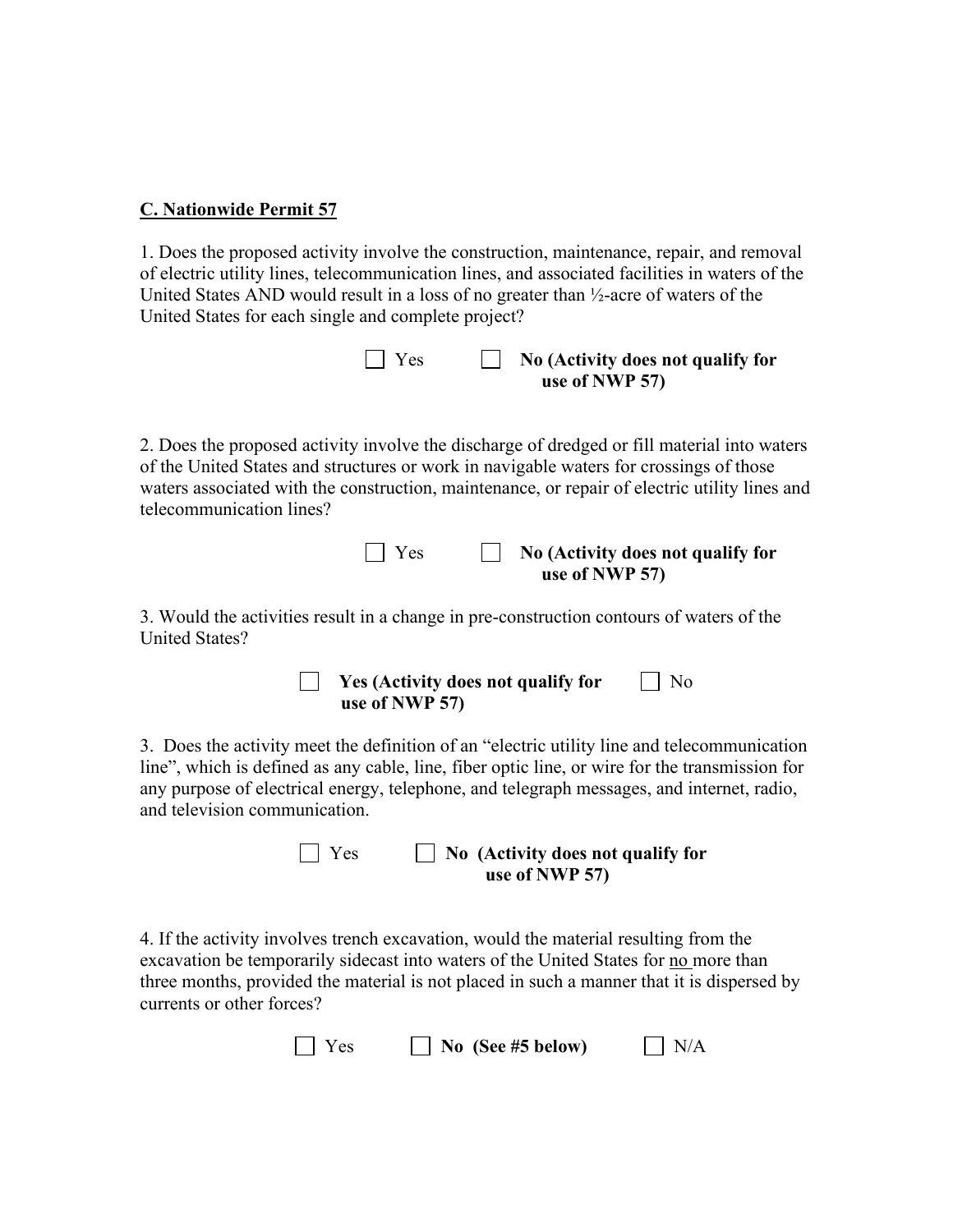5. If the activity involves trench excavation and the material would be temporarily sidecast into waters of the United States for more than three months, has the district engineer extended the period of temporary side casting for no more than a total of 180 days, where appropriate?

| $\Box$ Yes | $\Box$ No (Activity does not | $\vert$ $\vert$ N/A |
|------------|------------------------------|---------------------|
|            | qualify for use of a         |                     |
|            | <b>NWP 57)</b>               |                     |

6. If the activity involves trench excavation in wetlands, would the top 6 to 12 inches be backfilled with topsoil from the trench?

| $\Box$ Yes | $\Box$ No | $\Box$ N/A |
|------------|-----------|------------|
|------------|-----------|------------|

7. If the activity involves trench excavation, would the trench be constructed or backfilled in such a manner as to drain waters of the United States?

| $\vert$ Yes (Activity does not | $\vert$   No | $\Box$ N/A |
|--------------------------------|--------------|------------|
| qualify for use of a           |              |            |
| <b>NWP 57)</b>                 |              |            |

8. Will any exposed slopes and stream banks be stabilized immediately upon completion of the electric utility line crossing of each waterbody?

| $\vert$ Yes | $\Box$ No (Activity does not | $\vert$ $\vert$ N/A |
|-------------|------------------------------|---------------------|
|             | qualify for use of a         |                     |
|             | <b>NWP 57)</b>               |                     |

9. If the proposed activity involves construction, maintenance, or expansion of substation facilities associated with an electric utility line or telecommunication line in non-tidal waters of the United States, does the activity, in combination with all other activities included in one single and complete project, does not result in the loss of greater than ½-acre of waters of the United States?

| <b>Example 3 Yes</b> (Activity does not | $\Box$ No | N/A |
|-----------------------------------------|-----------|-----|
| qualify for use of NWP 57)              |           |     |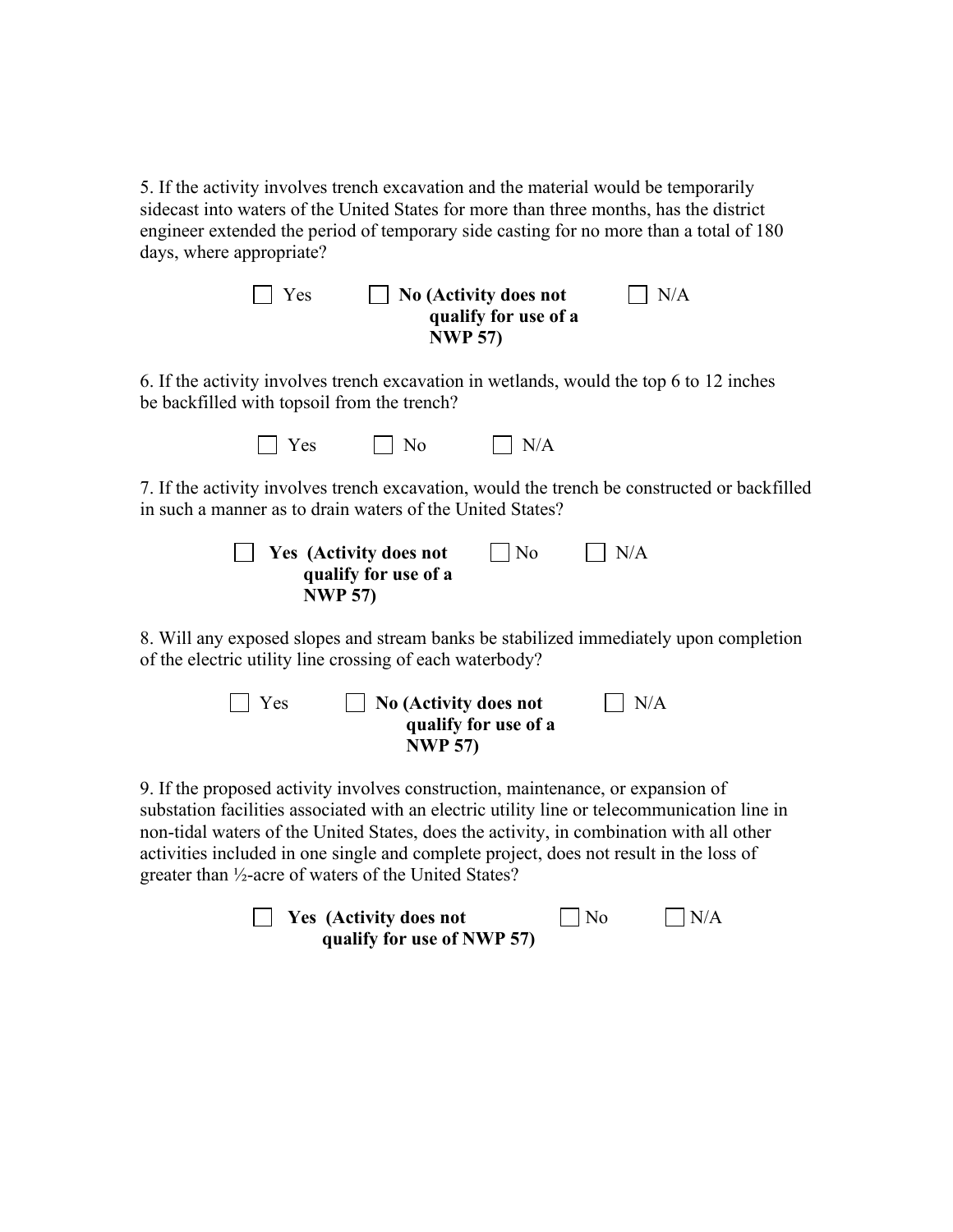10. If the proposed activity involves construction, maintenance, or expansion of substation facilities, would the discharges associated with the substation facility occur in wetlands adjacent to non-tidal waters of the United States?

|  | <b>Nes</b> (Activity does not | $\Box$ No | $\Box$ N/A |
|--|-------------------------------|-----------|------------|
|  | qualify for use of NWP 57)    |           |            |

11. If the proposed activity involves the construction or maintenance of foundations for overhead electric utility line or telecommunication line towers, pole, and anchors in all waters of the United States, would the foundations be of the minimum size a separate footings for each tower (rather than a larger single pad) are used where feasible



12. Does the proposed activity involve the construction of access roads for the construction and maintenance of electric lines or telecommunication lines, including overhead lines and substations, in non-tidal waters of the United States?

|  | $\Box$ Yes | $\Box$ No |
|--|------------|-----------|
|--|------------|-----------|

13. If the proposed activity involves the construction of access roads, would the activity, in combination with all other activities included in one single and complete project, cause the loss of greater than ½-acre of non-tidal waters of the United States?

| Yes (Activity does not | $\vert$   No | $\bigcap N/A$ |
|------------------------|--------------|---------------|
| qualify for use of     |              |               |
| <b>NWP 57)</b>         |              |               |

14. If the proposed activity involves construction of access roads, would the discharges associated with the access roads occur in non-tidal wetlands adjacent to tidal waters of the United States?

| <b>Yes</b> (Activity does not | $\vert$   No | $\vert$ $\vert$ N/A |
|-------------------------------|--------------|---------------------|
| qualify for use of            |              |                     |
| <b>NWP 57)</b>                |              |                     |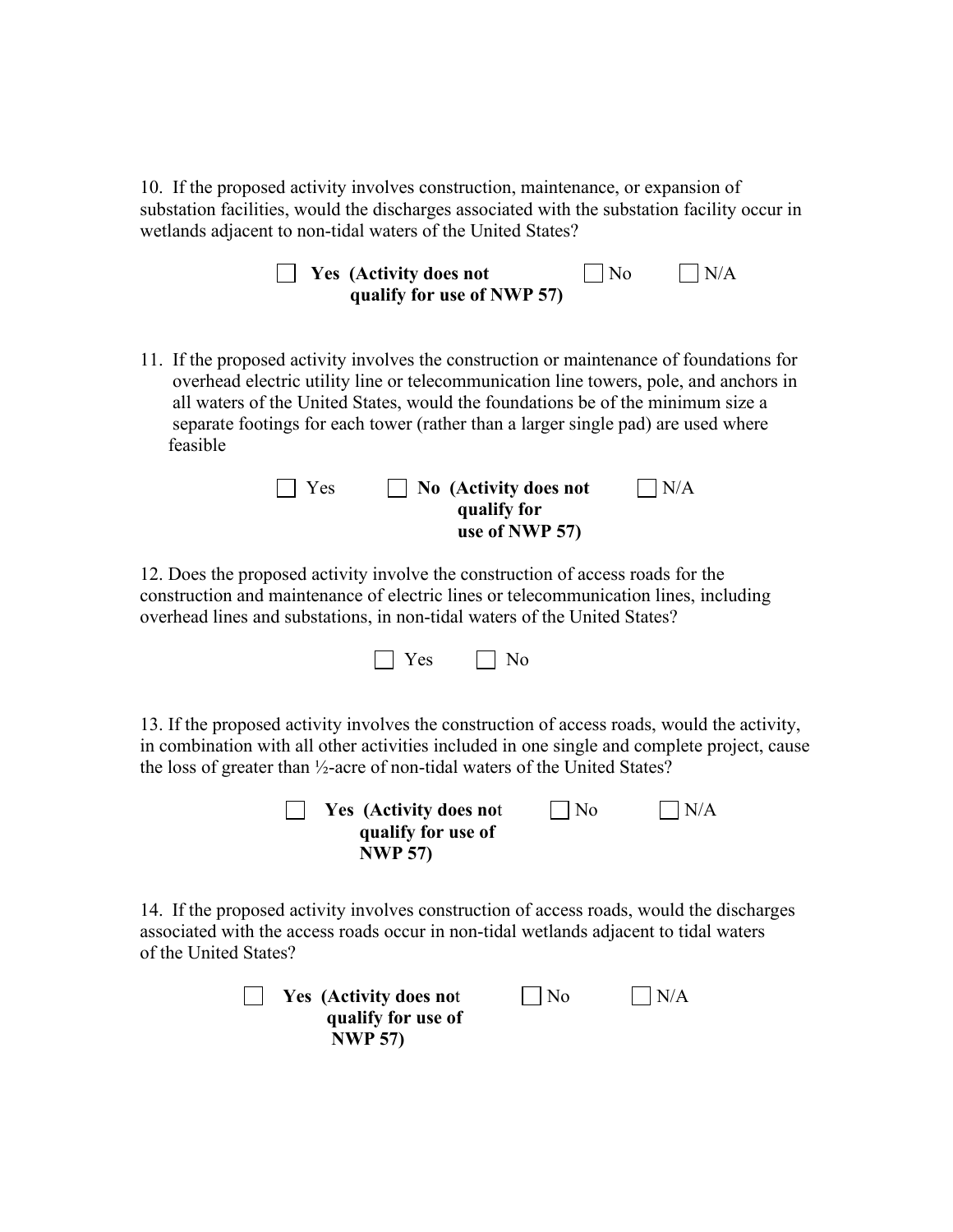15. If the proposed activity involves construction of access roads, would the access roads be of the minimum width necessary, be constructed so that the length of the road minimizes any adverse effects on waters of the United States, be as near as possible to pre-construction contours and elevations (e.g., at grade corduroy roads or geotextile/gravel roads) AND/OR be properly bridged or culverted to maintain surface flow if above pre-construction contours?

| $\vert \vert$ Yes | $\vert$ No (Activity does not        | N/A |
|-------------------|--------------------------------------|-----|
|                   | qualify for use of<br><b>NWP 57)</b> |     |
|                   |                                      |     |

16. Would the electric utility lines or telecommunication lines be constructed over section 10 waters and/or would the electric utility lines or telecommunication lines be are routed in or under section 10 waters without a discharge of dredged or fill material?

| $\vert$ Yes (PCN required, | $\overline{\phantom{0}}$ No | $\vert N/A$ |
|----------------------------|-----------------------------|-------------|
| a section 10               |                             |             |
| permit is required)        |                             |             |

17. Does the proposed activity include the construction/installation of temporary structure, fills, and work necessary for remediation of inadvertent returns of drilling fluids to waters of the United States through sub-soil fissures or fractures that might occur during horizontal directional drilling activities conducted for the purposes of installing or replacing electric utility lines or telecommunication lines?

| Yes | $\vert$   No | $\Box$ N/A |
|-----|--------------|------------|
|-----|--------------|------------|

18. If remediation activities are necessary, would the remediation activities be done as soon as practicable to restore the affected waterbody?

| Yes | $\Box$ No (may result in | $\mathsf{N}/\mathsf{A}$ |
|-----|--------------------------|-------------------------|
|     | non-compliance of        |                         |
|     | <b>NWP 57)</b>           |                         |

19. If the proposed activities involve temporary structures, fills, and/or work, including the use of temporary mats, would appropriate measures be taken to maintain normal downstream flows and minimize flooding to the maximum extent practicable, when temporary structures, work, and discharges, including cofferdams, are necessary for construction activities, access fills, or dewatering of construction sites?

| $\Box$ Yes | $\vert$ No (Activity does not | $\vert$ $\vert$ N/A |
|------------|-------------------------------|---------------------|
|            | qualify for use of            |                     |
|            | <b>NWP 57)</b>                |                     |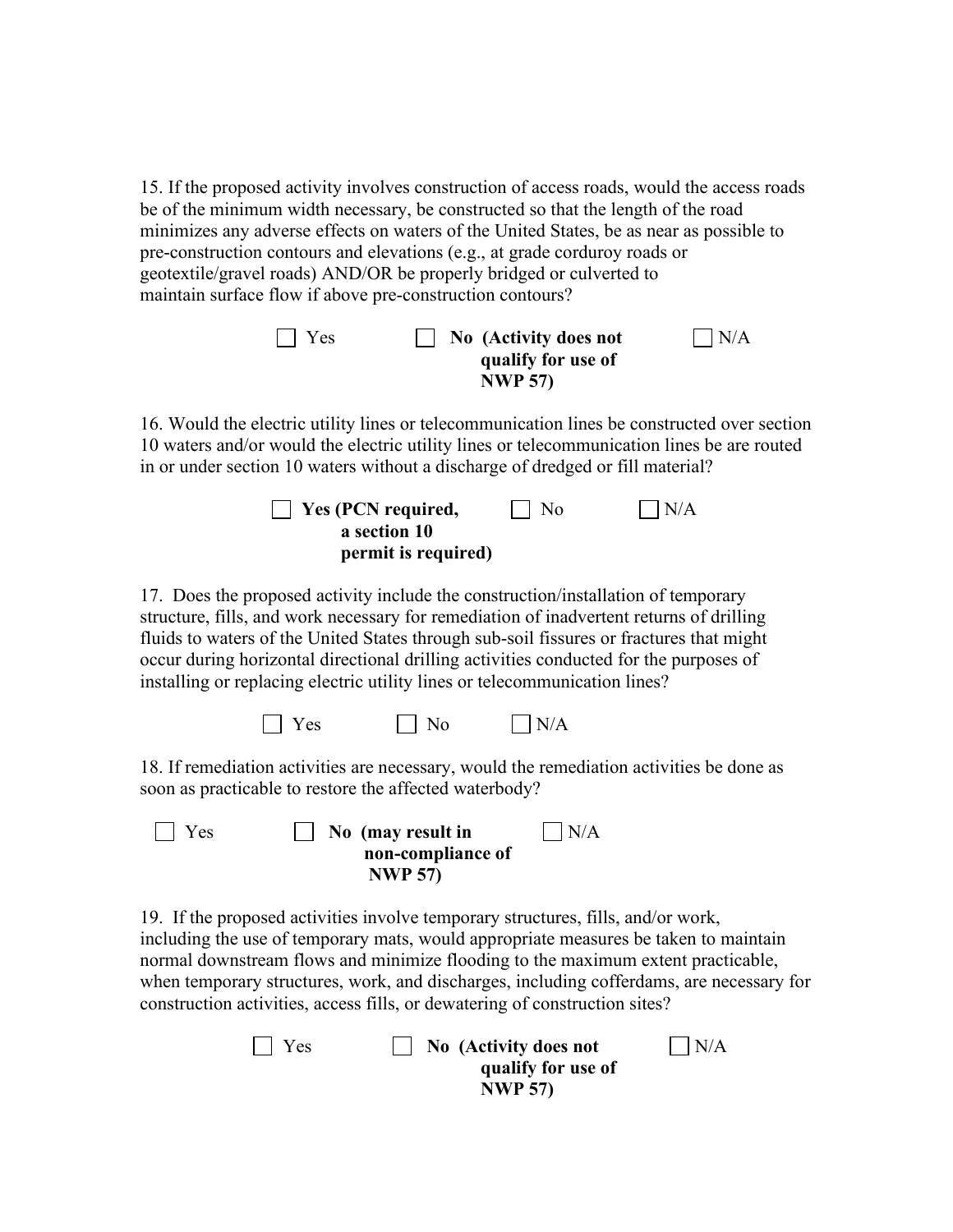20. If the proposed activities involves temporary fills, would the temporary fills consist of materials AND be placed in a manner that will not be eroded by expected high flows?

| N/A<br>Yes<br>No (Activity does not<br>qualify for use of<br><b>NWP 57)</b>                                                                                                                                                                                                                                                                                           |
|-----------------------------------------------------------------------------------------------------------------------------------------------------------------------------------------------------------------------------------------------------------------------------------------------------------------------------------------------------------------------|
| 21. If the proposed activity involves temporary structures, fills, and/or work,<br>including the use of temporary mats, would the temporary structures, fills, and/or work<br>including the use of temporary mats, be removed in their entirety,<br>the affected areas returned to pre-construction elevations, AND the affected areas<br>revegetated as appropriate? |
| Yes<br>N/A<br>No (Activity does not<br>qualify for use of<br><b>NWP 57)</b>                                                                                                                                                                                                                                                                                           |
| 22. Does the proposed activity require a section 10 permit? (PCN requirement 1 in NWP<br>57)                                                                                                                                                                                                                                                                          |
| <b>Yes (PCN required)</b><br>No                                                                                                                                                                                                                                                                                                                                       |
| 23. If the proposed activity includes a discharge, would the discharge<br>result in a loss of greater than 1/10-acre of waters of the United States? (PCN<br>requirement 2 in NWP 57)                                                                                                                                                                                 |
| <b>Yes (PCN required)</b> $\Box$ No<br>$ $   N/A                                                                                                                                                                                                                                                                                                                      |
| 24. If the electric utility line would be constructed, installed, or maintained in<br>navigable waters of the United States within the coastal United States, would a copy of<br>the NWP verification letter be sent to NOAA, NOS by the Corps? (Note 1 in NWP 57)                                                                                                    |
| N/A<br><b>Yes (Corps PM will</b><br>send a copy of the<br><b>NWP</b> verification to<br><b>NOAA NOS for charting)</b>                                                                                                                                                                                                                                                 |
| 25. Does the electric utility lines or telecommunication line activities cross a single<br>waterbody more than one time at separate and distant locations, or multiple water bodies at                                                                                                                                                                                |

**Yes (Each crossing is No**

separate and distant locations? (Note 2 in NWP 57)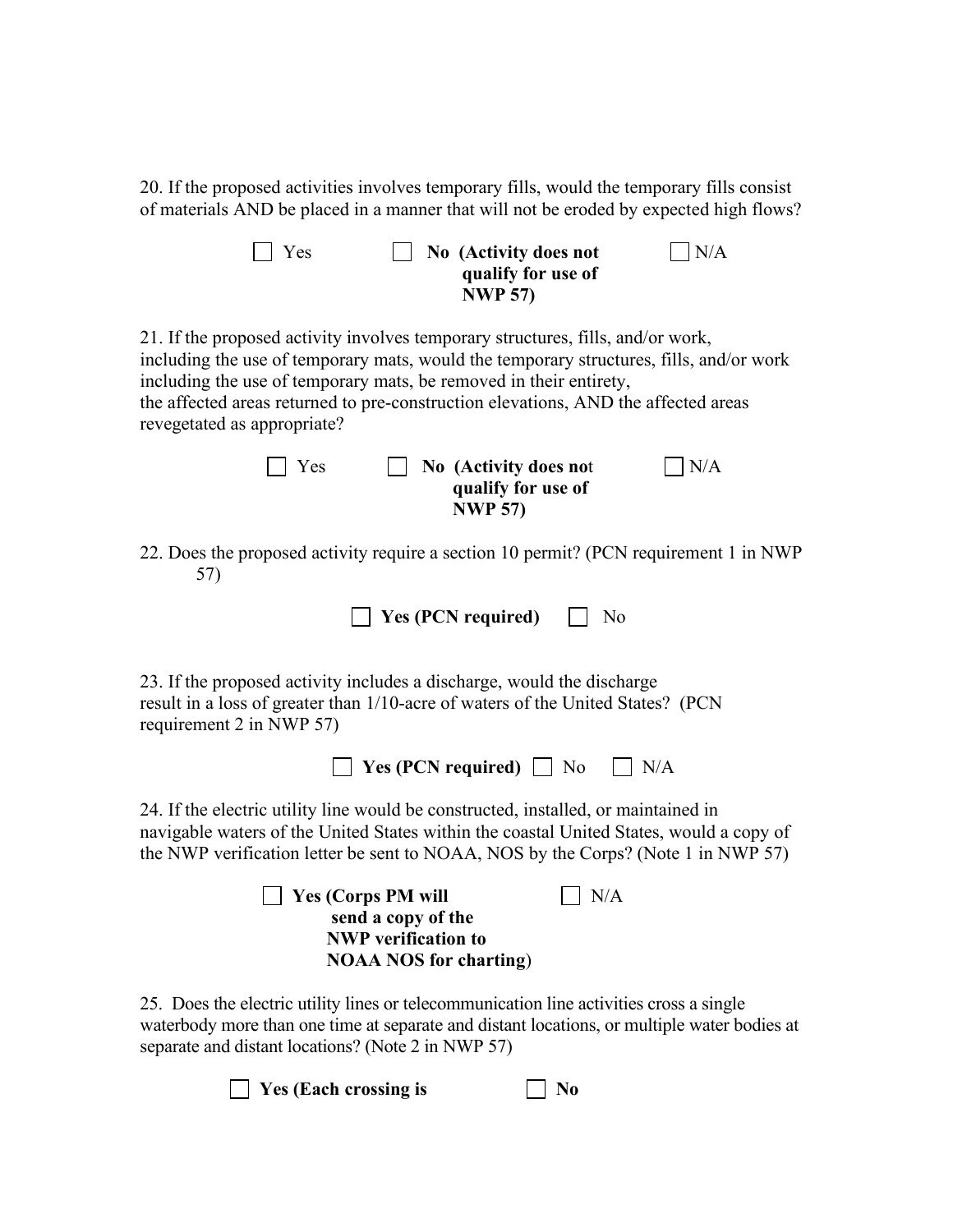# **Considered a single and complete project for purposes of the NWP authorization)**

26. Does the proposed activity comply with 33 CFR 330.6(d) which states the following:

*Combining nationwide permits with individual permits. Subject to the following qualifications, portions of a larger project may proceed under the authority of the NWPs while the DE evaluates an individual permit application for other portions of the same project, but only if the portions of the project qualifying for NWP authorization would have independent utility and are able to function or meet their purpose independent of the total project. When the functioning or usefulness of a portion of the total project qualifying for an NWP is dependent on the remainder of the project, such that its construction and use would not be fully justified even if the Corps were to deny the individual permit, the NWP does not apply and all portions of the project must be evaluated as part of the individual permit process.* 

*(1) When a portion of a larger project is authorized to proceed under an NWP, it is with the understanding that its construction will in no way prejudice the decision on the individual permit for the rest of the project. Furthermore, the individual permit documentation must include an analysis of the impacts of the entire project, including related activities authorized by NWP.* 

*(2) NWPs do not apply, even if a portion of the project is not dependent on the rest of the project, when any portion of the project is subject to an enforcement action by the Corps or EPA.*

33 CFR 330.6(d) can be viewed at

<https://www.ecfr.gov/current/title-33/chapter-II/part-330/section-330.6> (Note 2 in NWP 57)

 **Yes (NWP 57 can be used. Electric utility lines No (Activity does not or telecommunication lines qualify for use of** projects must comply with 33 CFR 330.6(d) NWP 57)

 $\Box$  N/A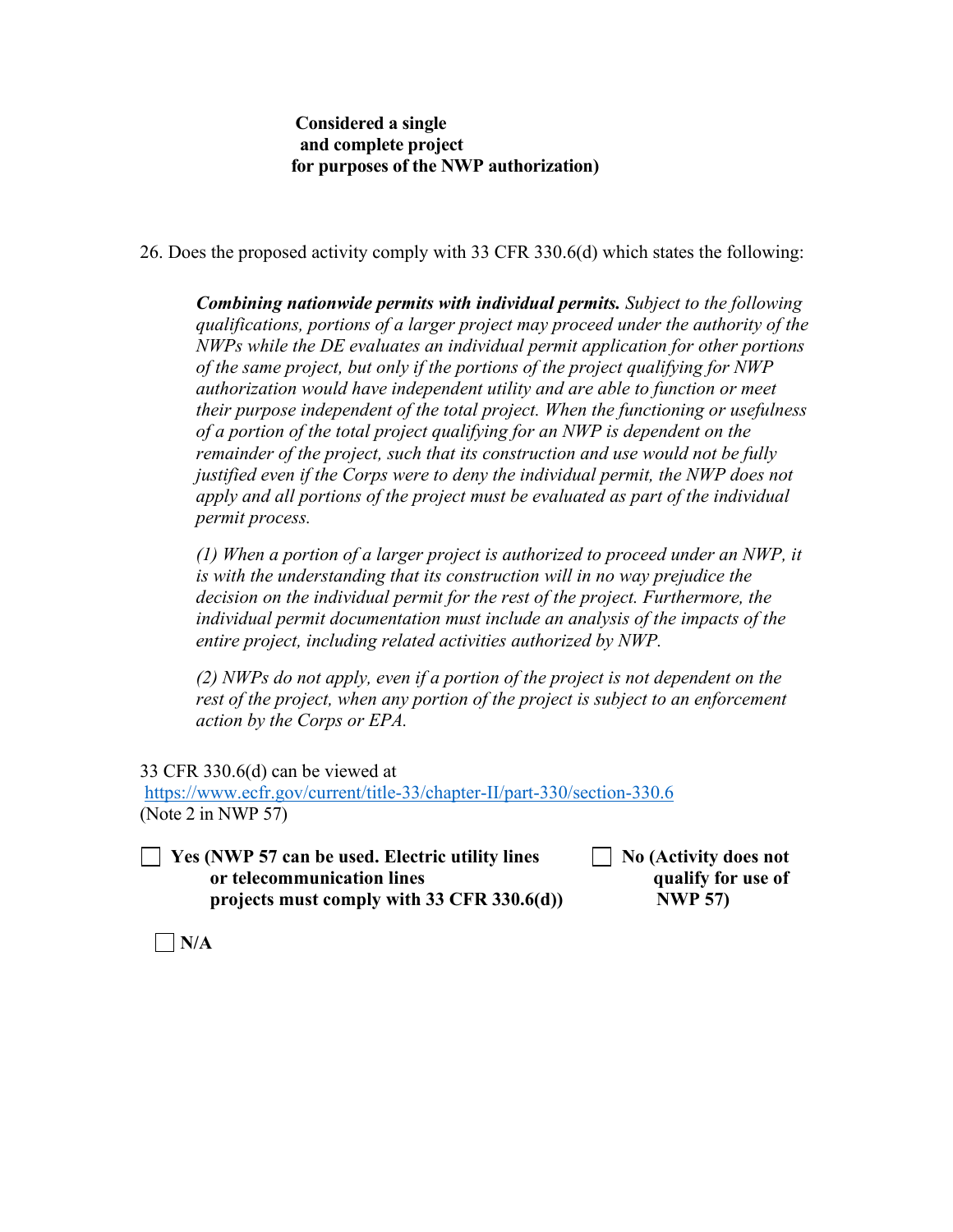27. If the proposed electric utility lines or telecommunication line consist of aerial electric power transmission lines crossing navigable waters of the United states, would the aerial power transmission line comply with applicable minimum clearances specified in 33 CFR 322.5(i)? (Note 2 in NWP 57)

| Yes (Corps PM should also                | N/A<br>No (Activity does not |
|------------------------------------------|------------------------------|
| consult "Criteria for                    | qualify for use of           |
| <b>Establishing Vertical</b>             | <b>NWP 57)</b>               |
| <b>Clearance Requirements</b>            |                              |
| <b>For Aerial Utility Lines Crossing</b> |                              |
| Navigable WOUS" dated                    |                              |
| April 8, 2013)                           |                              |

28. If the proposed activity includes access roads used for both construction and maintenance, would the access roads meet the terms and conditions of this NWP? (Note 4 in NWP 57)

| $\vert$   Yes | $\vert$ No (Activity does not | N/A |
|---------------|-------------------------------|-----|
|               | qualify for use of            |     |
|               | <b>NWP 57)</b>                |     |

29. If the proposed activity includes access roads used solely for the construction of the electric utility line or telecommunication line, would the access road be removed upon completion of the work AND in accordance with the requirements for temporary fills? (Note 4 in NWP 57)

| Yes | No (Activity does not | $ $ $ $ N/A |
|-----|-----------------------|-------------|
|     | qualify for use of    |             |
|     | <b>NWP 57)</b>        |             |

30. Does the proposed activity involves an electric utility line and telecommunication line maintenance and repair activities that do not qualify for the Clean Water Act section 404(f) exemption for maintenance of currently serviceable fills or fill structures? (Note 5 in NWP 57)

**Yes (This NWP 57** No **authorizes this activity)**